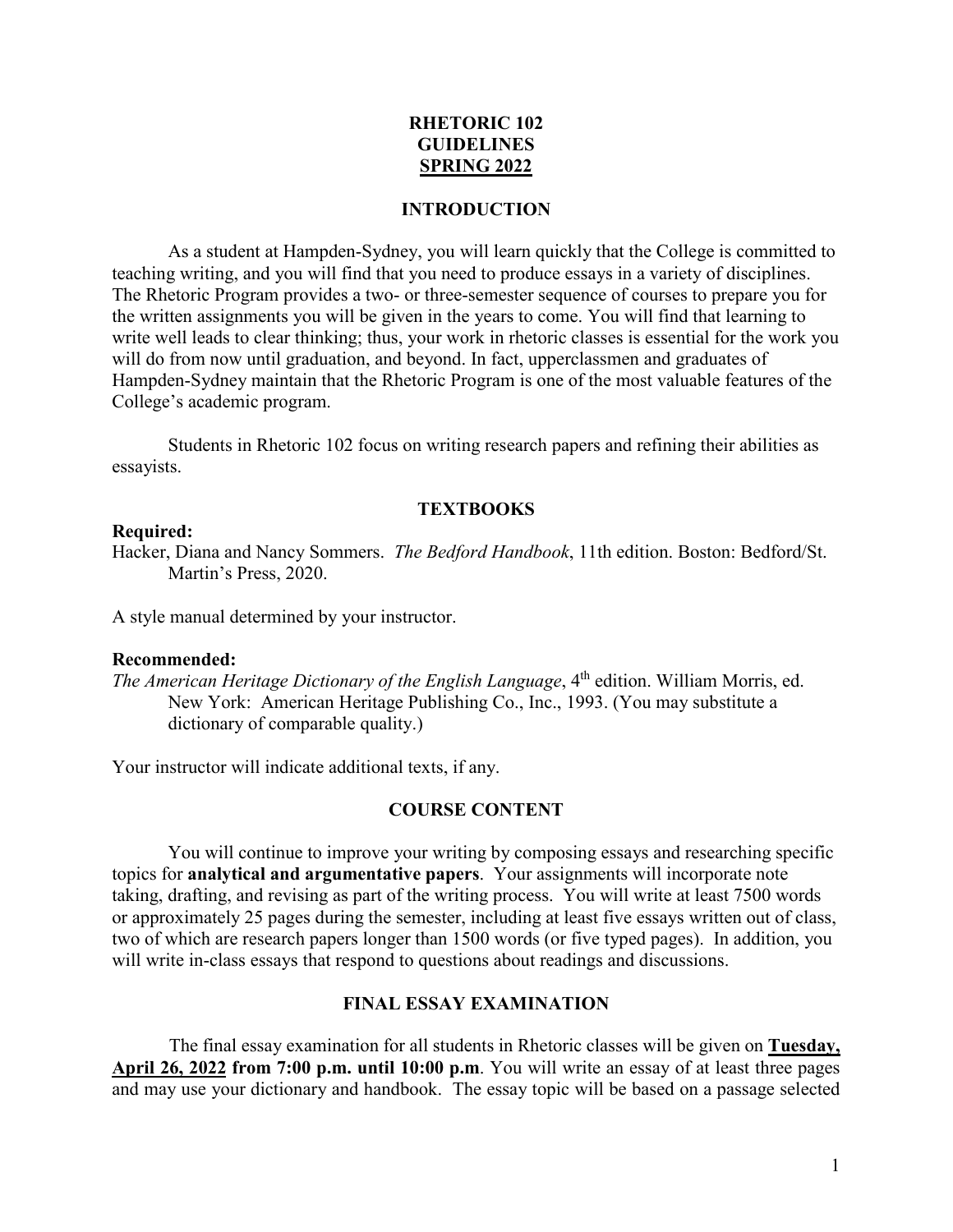by the Rhetoric Program staff. The essay exam constitutes 7.5% of your final course grade.

Students will write the final essay exam by hand, unless they have a letter from the Dean of the College indicating that they may use a computer because of special circumstances.

# **COMPREHENSIVE EDITING EXAM**

 The editing exam for Rhetoric 102 requires students to revise some portion of the final essay exam not simply to eliminate errors in grammar, spelling, and mechanics, but more importantly to improve the effectiveness of the prose by making thoughtful stylistic choices. During the semester you will take at least two comprehensive, fifty-minute editing tests similar to the final exam. There may also be additional tests and quizzes as indicated by the instructor.

 A final comprehensive editing exam will be administered to all students in Rhetoric classes on **Monday, May 2, 2022 from 9:00 a.m. until 12:00 p.m.** The editing exam constitutes 7.5% of your final course grade.

**If at the end of the semester your course work suggests that you have not met the course goals, your work may be reviewed by the Rhetoric staff to determine whether you should repeat the course.**

# **RHETORIC STUDIO**

The Rhetoric Studio, located in the Pannill Center below the Commons, is an excellent resource for all HSC community members. The Studio provides one-on-one assistance with a faculty or student consultant on any writing, speaking, or digital project. Whether you need help, writing a thesis, editing an essay, finding and citing sources, recording a podcast, brainstorming ideas, practicing a presentation, or creating a website, the Studio can help. The Rhetoric Studio is open Sundays through Thursdays, typically from noon to midnight.

Drop-ins are always welcome or you can schedule an appointment by going to: hsc.mywconline.com. You can also click on the button on the HSC "Current Student" page, get help at rhetoricstudio.hsc.edu, or simply open your phone's camera app and point it at the QR code below!

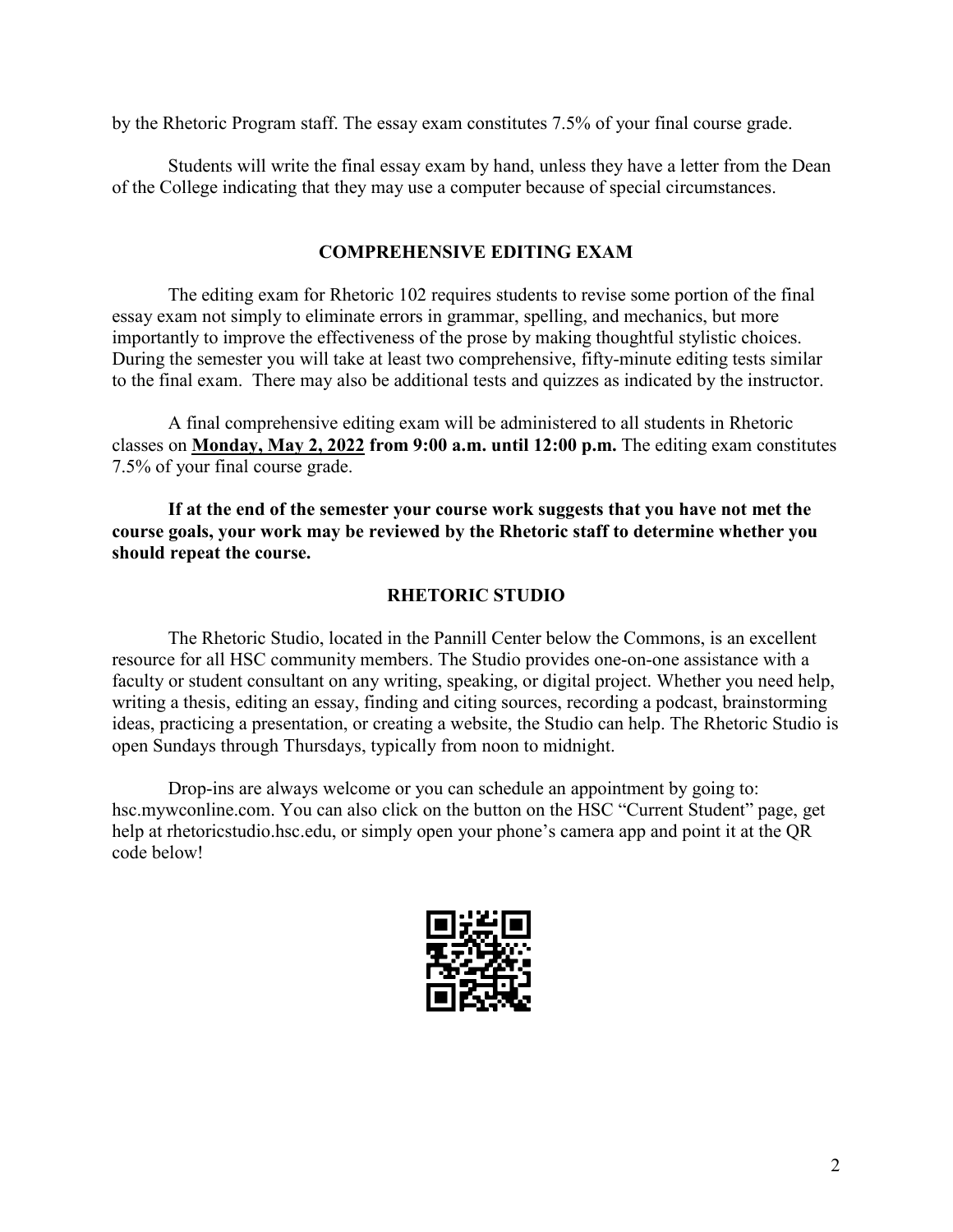# **PLAGIARISM and THE HONOR CODE**

## **1. Definition**

 The official College statement on plagiarism is found in *The Key*. One possible consequence of plagiarism is expulsion from the college. The following comments, drawn from the *MLA Handbook* 8th ed. (2016), supplement that basic statement:

Plagiarism is presenting another person's ideas, information, expressions, or entire work as one's own. […]

Plagiarism can take a number of forms, including buying papers from a service on the Internet, reusing work done by another student, and copying text from published sources without giving credit to those who produced the sources. All forms of plagiarism have in common the misrepresentation of work not done by the writer as the writer's own. […]

Even borrowing just a few words from an author without clearly indicating that you did so constitutes plagiarism. Moreover, you can plagiarize unintentionally; in hastily taken notes, it is easy to mistake a phrase copied from a source as your original thought and then to use it without crediting the source. […]

It's important to note that you need not copy an author's words to be guilty of plagiarism; if you paraphrase someone's ideas or arguments without giving credit for their origin, you have committed plagiarism. (7-9)

## **2. Avoiding plagiarism**

What makes plagiarism inexcusable is that it is dishonest. You can avoid plagiarizing if you are careful always to note the source of your information for print and on-line materials when you conduct your research, and if you practice simple honesty. As you learn to use primary and secondary sources in composing your essays, follow three simple rules:

1) Get specific instructions about citation from the professor, follow them exactly, and ask whenever you are uncertain.

2) When in doubt, always acknowledge the source.

3) Follow the guidelines in the *MLA Handbook* or other appropriate style sheet or manual (see also pp. 304–361 of *The Bedford Handbook*).

Remember that any on-line materials you use to gather information for a paper are also governed by rules about plagiarism, so you need to learn to cite electronic sources as well as printed and other sources.

#### **3. Documentation Form and Essay Format**

 The Rhetoric Program instructs you in the use of the MLA style of documentation (updated in 2016), a style that requires that writers cite their sources in parenthetical acknowledgments in their texts. See *The Bedford Handbook*, pp. 304–350. Pages 316–350 in *The*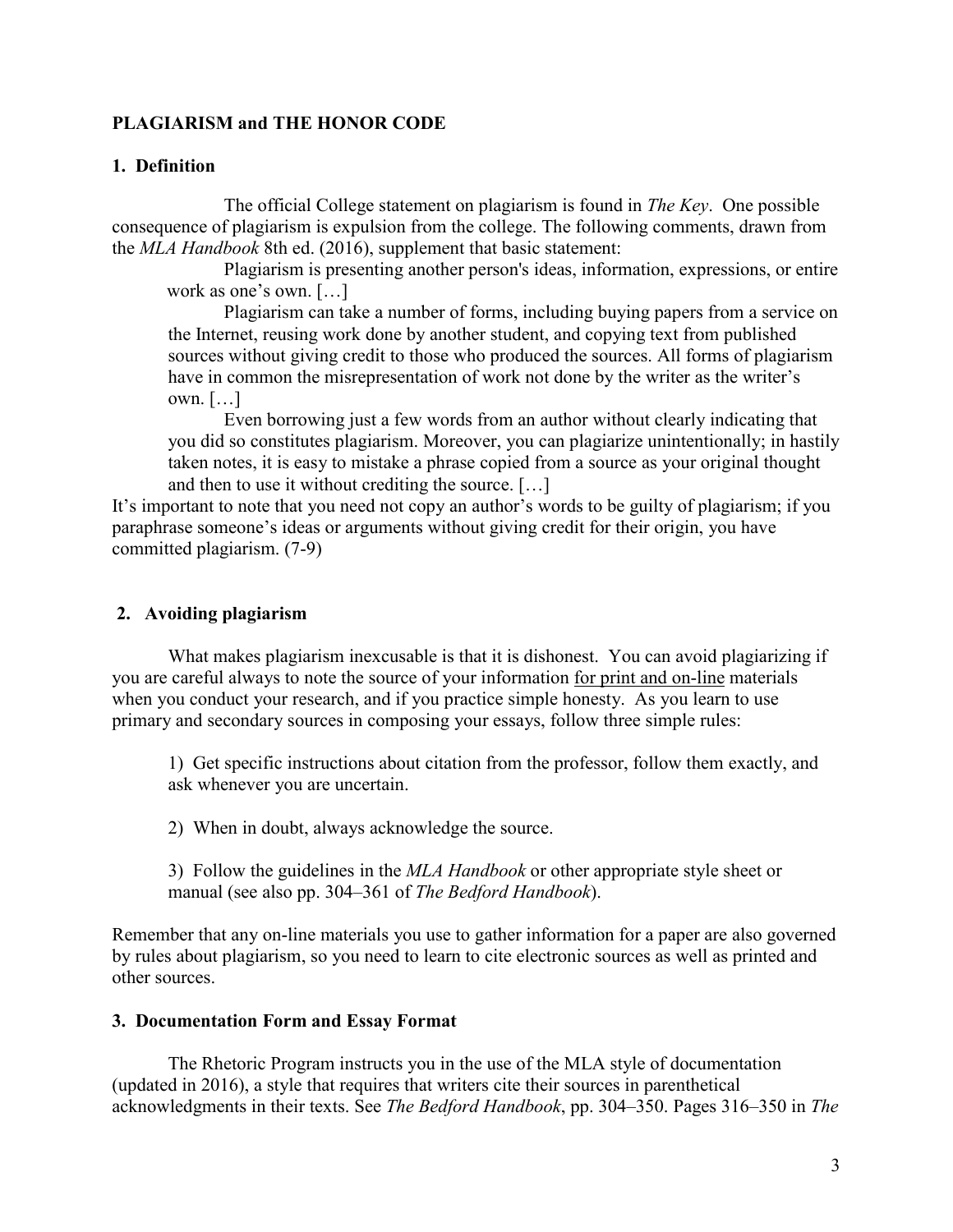*Bedford Handbook* provide guidelines for constructing entries in a "Works Cited" list, and pages 355–361 offer a sample research paper using MLA citation. Since other styles of documentation exist, professors in various disciplines may require you to use some other documentation style— APA or Turabian, for example. You should ask professors about requirements for documentation form.

Every essay should have an appropriate title, and essays that use information from any source should include a "Works Cited" list. On pages 351–361 of *The Bedford Handbook*, you will find an explanation of the MLA manuscript format that your professor may require that you use as a model for your essays.

## **4. Other Honor Code Matters**

First, professors assume that any paper submitted by a student for any class was prepared by that student for that specific class. You may not turn in a single paper for two or more different classes/courses unless each professor involved has authorized you to do so in advance. It is considered a violation of the College's Honor Code to double-submit a paper without permission from both instructors. Furthermore, you may not hand in any paper previously submitted at this or any other school without obtaining the permission of the current professor in advance.

Second, you should include the following pledge at the end of each paper you write for your Rhetoric class (note that this pledge differs slightly from the regular College pledge):

 *On my honor I pledge that I have neither given nor received unauthorized aid on this assignment, nor am I aware of any violation of the Honor Code that I shall not immediately report. I have given full credit, in the text or in endnotes or footnotes, for any ideas or wording drawn from someone else, and I have appended a Works Cited list that gives information about the sources I used.*

(Signature)

## **RHETORIC REQUIREMENTS BEYOND 101-102**

When you have accumulated enough credit hours or have completed three semesters at the College, you will be asked to take the Rhetoric Proficiency Exam, a timed essay examination. It is in your best interest to take this exam as soon as you are eligible, usually in the second semester of the sophomore year. All students are required to pass this exam in order to graduate. A panel of graders drawn from the faculty at large will judge the exams, grading them on the sixpoint scale (see Appendix B).

Students will write the Rhetoric Proficiency exam by hand, unless they have a letter from the Dean of the College indicating that they may use a computer because of special circumstances.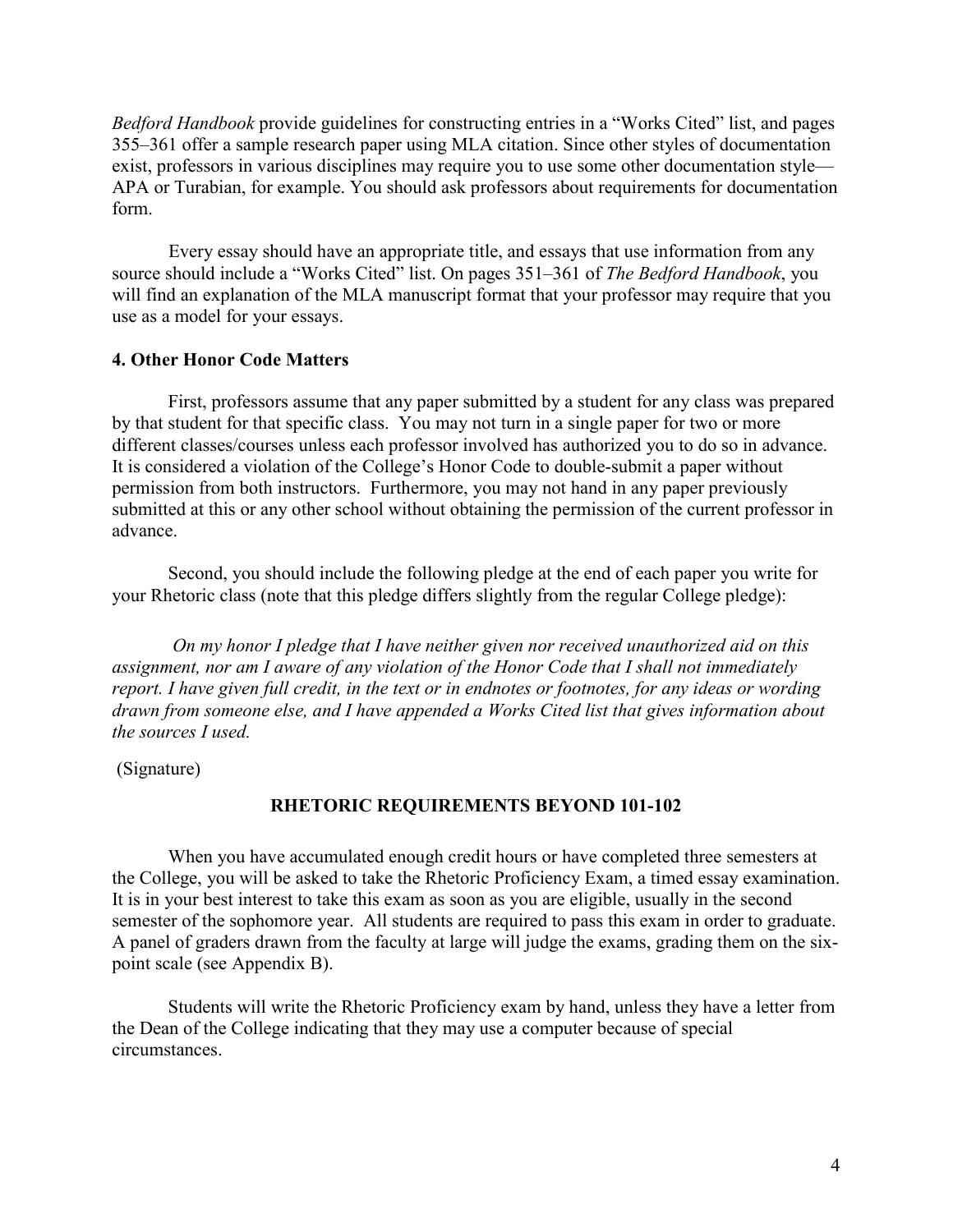If you have not passed the timed Rhetoric Proficiency Examination after three attempts or have completed the equivalent of six semesters of enrollment without passing the examination, you will be enrolled during your next semester in a three-hour, non-credit course, Rhetoric 200: Proficiency Tutorial. In Rhetoric 200, students are asked to write three essays (6-8 pages each) with the guidance of an instructor in the Rhetoric Program. A panel of readers drawn from the faculty at large evaluates the finished essays. If the essays are judged satisfactory, the student has fulfilled the College's requirement of proficiency in writing, provided that he has also passed Rhetoric 101 and 102. If the essays are judged unsatisfactory, the student will be enrolled in Rhetoric 200 again. This requirement applies equally to all students, including transfer students.

#### **Appendix A**

#### **Materials in** *The Bedford Handbook* **covered in all sections of Rhetoric 102:**

Part 2: Academic Reading and Writing

| 5                          | Reading arguments (p. 54)<br>5a Read with an open mind and a critical eye |
|----------------------------|---------------------------------------------------------------------------|
|                            | 5b Evaluate ethical, logical, and emotional appeals                       |
|                            | 5c Evaluate the evidence behind and argument                              |
|                            | 5d Evaluate how fairly a writer handles opposing views                    |
| 6                          | Writing arguments (p. 60)                                                 |
|                            | 6a View your audience as a panel of jurors                                |
|                            | 6b In your introduction, establish credibility and state your position    |
|                            | 6c Back up your thesis with persuasive lines of argument                  |
|                            | 6d Support your thesis with specific evidence                             |
|                            | 6e Build common ground                                                    |
|                            | 6g Sample student writing: Argument                                       |
| Part 9: Researched Writing |                                                                           |
| 44                         | Thinking like a researcher; gathering sources (p. 256)                    |
|                            | 44a Manage the project                                                    |
|                            | 44b Pose questions worth exploring                                        |
|                            | 44c Map out a search strategy                                             |
|                            | 44d Search efficiently; master a few shortcuts to finding good sources    |
| 45                         | Managing information; taking notes responsibly (p. 266)                   |
|                            | 45a Maintain a working bibliography                                       |
|                            | 45b Keep track of source materials                                        |
|                            | 45c As you take notes, avoid unintentional plagiarism                     |
| 46                         | Evaluating sources (p. 27)                                                |
|                            | 46a Evaluate the reliability and usefulness of a source                   |
|                            | 46b Consider how sources might contribute to your research project        |
|                            | 46c Read with an open mind and a critical eye                             |
|                            | 46d Assess web sources with special care                                  |
|                            | 46e Construct an annotated bibliography                                   |
| 47                         | Writing a research paper (p. 280)                                         |
|                            | 47a Form a working thesis statement                                       |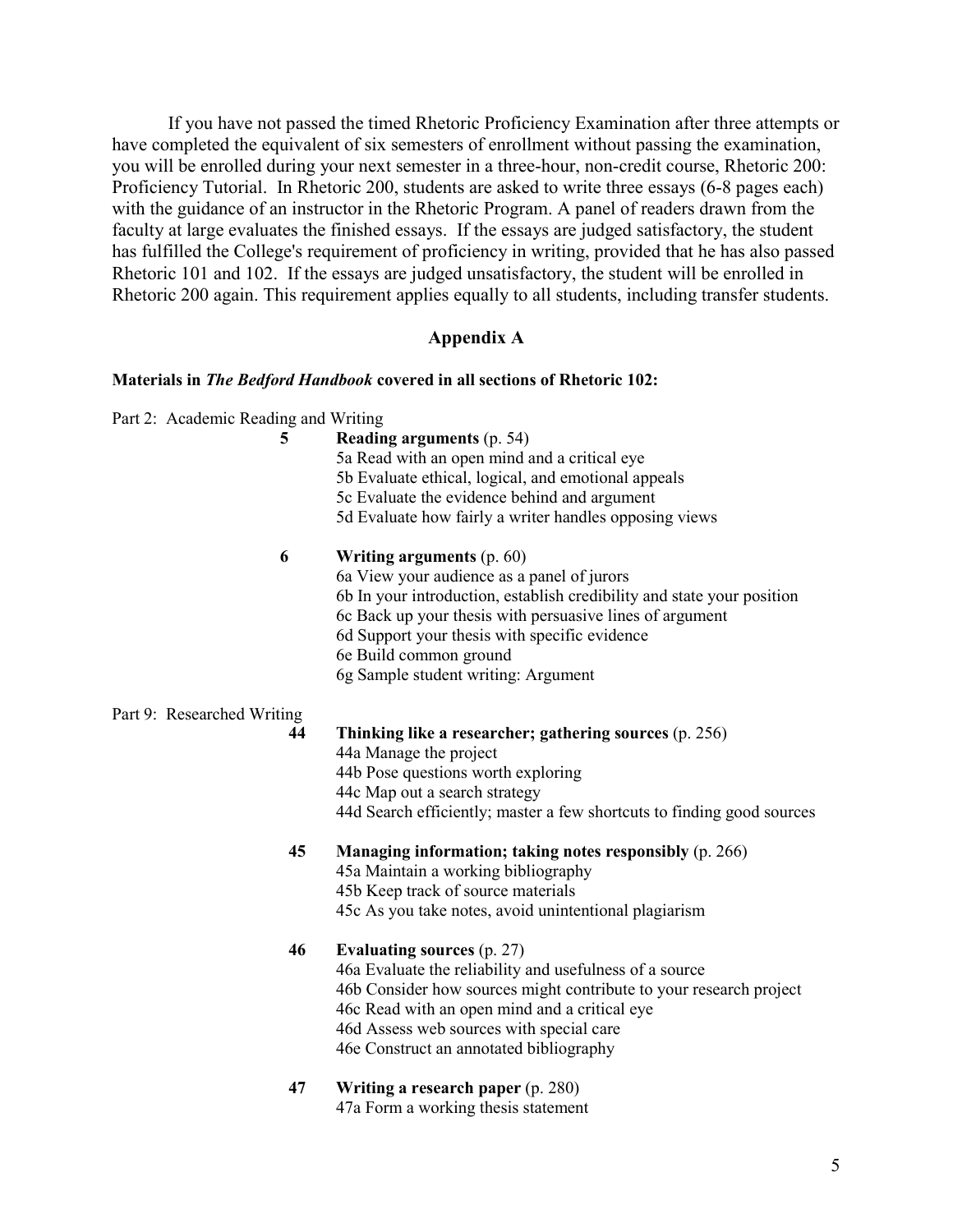|                         |    | 47b Organize your ideas                                                                                                                                                                                                                                 |
|-------------------------|----|---------------------------------------------------------------------------------------------------------------------------------------------------------------------------------------------------------------------------------------------------------|
|                         | 48 | Citing sources; avoiding plagiarism (p. 282)<br>48a Understand what plagiarism is<br>48b Understand the MLA and APA systems of documentation<br>48c Use quotation marks around borrowed language<br>48d Put summaries and paraphrases in your own words |
|                         | 49 | Integrating sources (p. 288)<br>49a Summarize and paraphrase effectively<br>49b Use quotations selectively<br>49c Use signal phrases to integrate sources<br>49d Synthesize sources                                                                     |
|                         | 50 | Documenting sources in MLA style (p. 304)<br>50a MLA in-text citations<br>50b MLA list of works cited<br>50c MLA information notes (optional)                                                                                                           |
|                         | 51 | MLA format; sample research paper (p. 351)<br>51a MLA format<br>51b Sample MLA research paper                                                                                                                                                           |
| Part 3: Clear Sentences |    |                                                                                                                                                                                                                                                         |
|                         | 9  | <b>Balance parallel ideas (p. 84)</b><br>9a Balance parallel ideas in a series<br>9b Balance parallel ideas presented as pairs                                                                                                                          |
|                         | 10 | Add needed words (p. 87)<br>10a Add words needed to complete compound structures<br>10b Add the word that where needed for clarity<br>10c Add words needed to make comparisons logical and complete                                                     |
|                         | 14 | <b>Emphasize key ideas</b> (p. 98)<br>14a Coordinate equal ideas; subordinate minor ideas<br>14b Combine choppy sentences<br>14c Avoid ineffective or excessive coordination<br>14d Do not subordinate major ideas                                      |
|                         | 15 | Provide some variety (p 104)<br>15a Vary your sentence openings<br>15b Use a variety of sentence structures<br>15c Try inverting sentences occasionally                                                                                                 |
| Part 4: Word Choice     |    |                                                                                                                                                                                                                                                         |
|                         | 16 | <b>Tighten wordy sentences (p. 108)</b><br>16a Eliminate redundancies<br>16b Cut empty or inflated phrases<br>16c Simplify the structure<br>16d Reduce clauses to phrases, phrases to single words                                                      |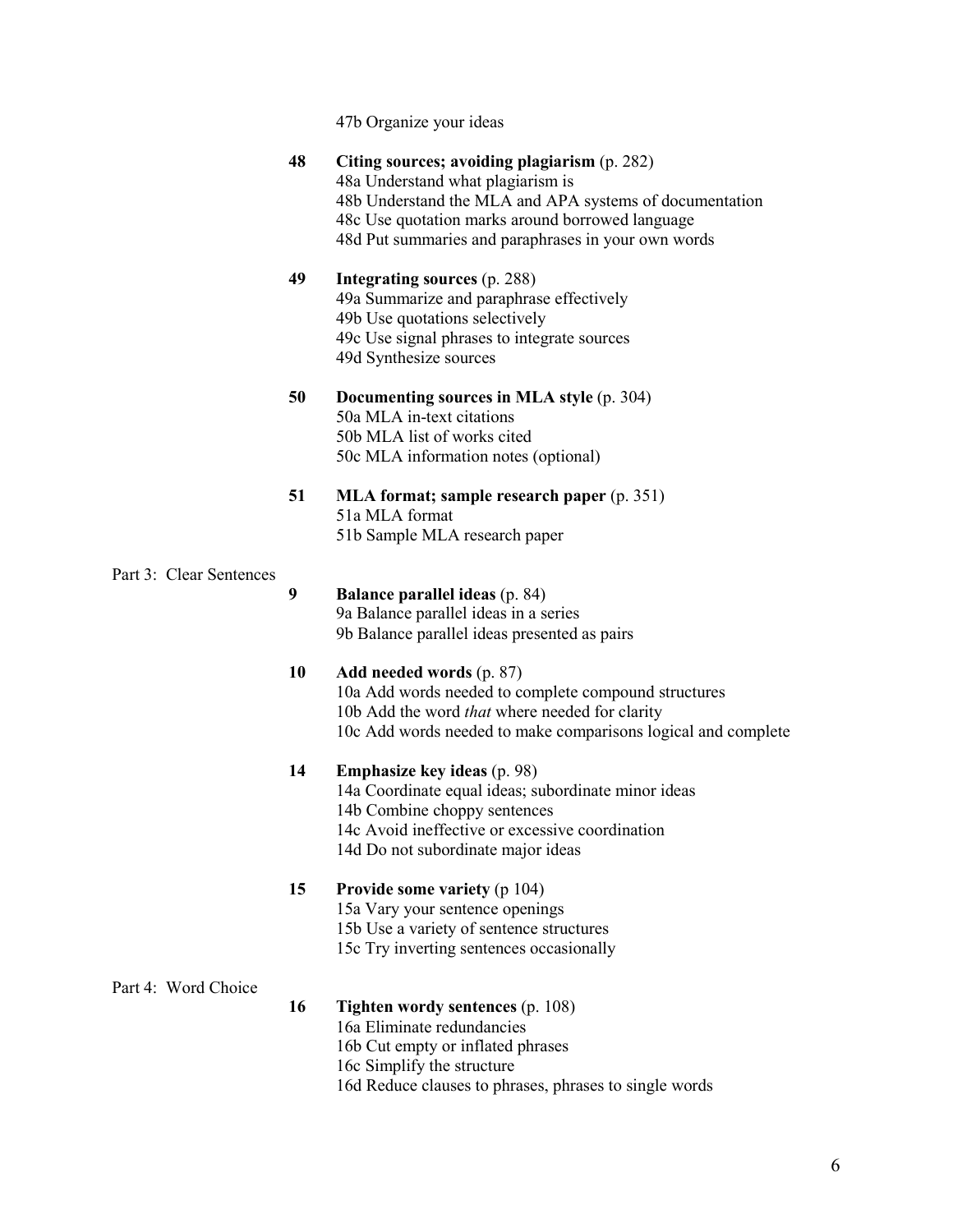|                   | 17 | Choose appropriate language (p. 110)                                                                   |
|-------------------|----|--------------------------------------------------------------------------------------------------------|
|                   |    | 17a Choose an appropriate level of formality                                                           |
|                   |    | 17e Avoid sexist language                                                                              |
|                   | 18 | Find the exact words (p. 116)                                                                          |
|                   |    | 18a Select words with appropriate connotations                                                         |
|                   |    | 18b Prefer specific, concrete nouns                                                                    |
|                   |    | 18c Use standard idioms                                                                                |
|                   |    | 18d Do not rely heavily on clichés                                                                     |
|                   |    | 18e Use figures of speech with care                                                                    |
|                   | 19 | Use the right words (Glossary of usage) (pp. $119-126$ )                                               |
| Part 7: Mechanics |    |                                                                                                        |
|                   | 39 | Capitalization (p. 223)                                                                                |
|                   |    | 39a Capitalize proper nouns and words derived from them; do not<br>capitalize common nouns             |
|                   |    | 39b Capitalize titles of persons when used as part of a proper name but<br>usually not when used alone |
|                   |    | 39c Follow conventions for capitalizing titles                                                         |
|                   |    | 39d Capitalize the first word of a sentence or quoted sentence                                         |

39e Know your options when the first word after a colon begins an independent clause

**In addition to covering material on effective sentences and wording in** *The Bedford Handbook***, your instructor will also cover aspects of style using the style manual and other materials. Issues to be covered include achieving clarity, concision, coherence, and appropriate emphasis in your writing.** The instructor may assign additional material according to the needs and progress of the class.

Note: Instructors expect that students enrolled in Rhetoric 102 will continue to put into practice what they have learned in Rhetoric 101, both in their essays and on editing tests. The five major errors and other handbook material covered in Rhetoric 101 remain an important component of Rhetoric 102.

# **Appendix B Six-Point Scale for Scoring Rhetoric Essay Exams**

# **Top-half score (4, 5, or 6):**

Despite difference among them, papers that receive a top-half score all demonstrate proficiency in the use of written language to express an idea: The writer conceives a thesis that develops a thought beyond the terms set out in the question; he focuses on a single idea; he argues a case logically; he develops, not simply repeats, an argument; he provides specific evidence; he writes in language free of serious or frequent or distracting errors. In other words, papers receiving top-half scores present a focused thesis, a solid logical argument, specific evidence, and a sense of control over the essential idiomatic and traditional patterns of English grammar and style. Such essays give an impression of independent, mature thinking and *readability*.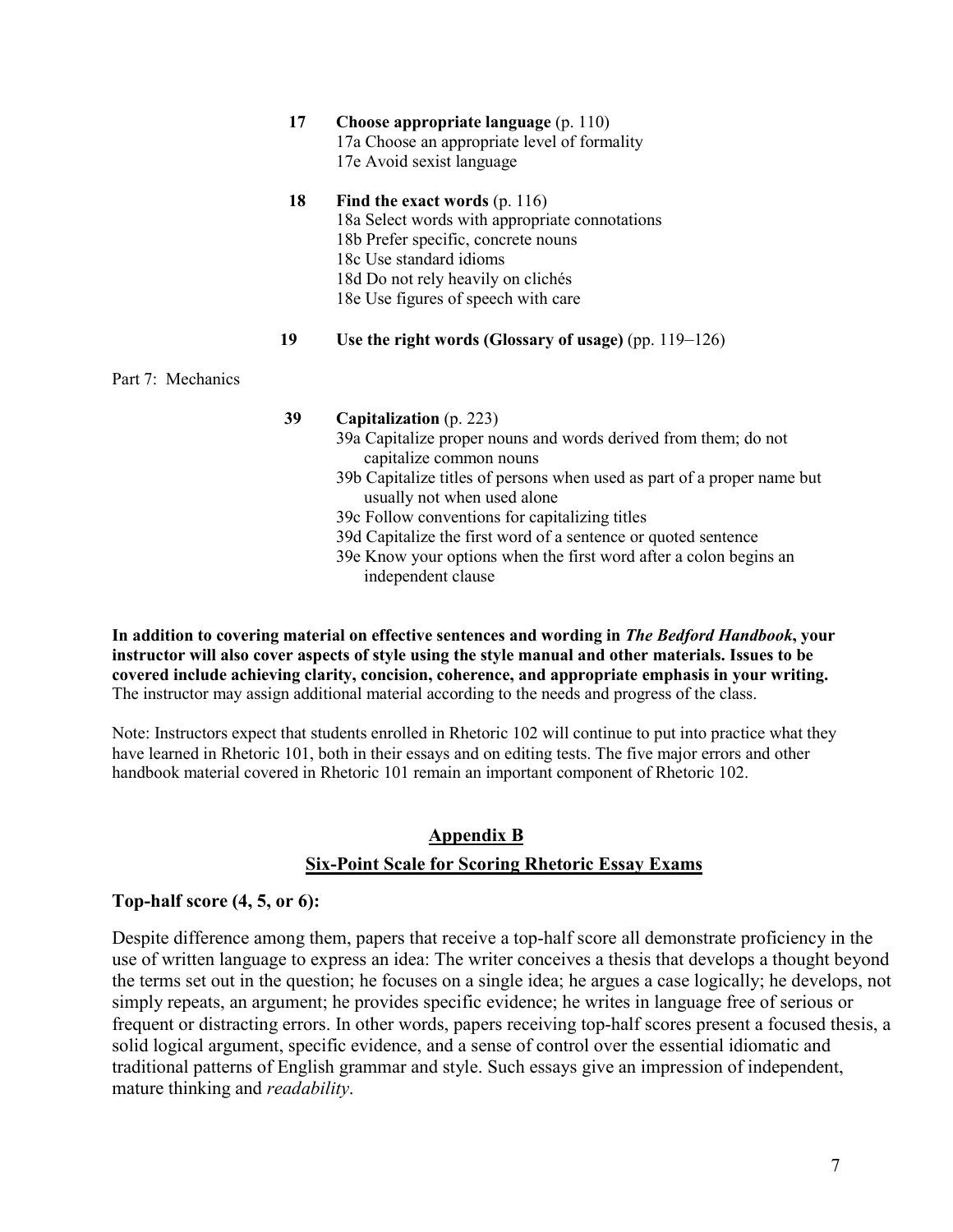# **Bottom-half score (1, 2, or 3):**

Papers that receive a bottom-half score leave the reader with a sense that the essay needs further revision; they give an overall impression of deficiency of thought and/or expression, an impression produced by the writer's having difficulty with one or more important aspects of written expression. Some feature or combination of features in the essay — ranging from egregious errors of historical fact or inaccurate representation of ideas in the essay topic, to a poorly conceived or poorly expressed thesis, to an illogical organization of evidence, to an error-filled writing style — seriously impedes the reader's ability to follow the argument.

 $\mathcal{L}_\text{max}$  and  $\mathcal{L}_\text{max}$  and  $\mathcal{L}_\text{max}$  and  $\mathcal{L}_\text{max}$  and  $\mathcal{L}_\text{max}$  and  $\mathcal{L}_\text{max}$ 

**6:** An essay in this category expresses an idea clearly, forcefully, and perhaps elegantly. The writer demonstrates lucid, orderly thinking and shows some degree of originality in his handling of the topic. The key difference between the 6 essay and the 5 essay may, in fact, rest in the *greater originality of the thesis* in the 6 essay. The writer uses sufficient, appropriate, varied evidence to support his idea. Sophisticated word choice and sentence structures are further evidence of mature thinking: *The writer of such an essay demonstrates a control of language that extends well beyond simple correctness.* An essay that receives this score will be *virtually free* from errors in mechanics, usage, and sentence structure.

**5:** An essay in this category demonstrates a clear understanding of the topic it addresses and an assurance in the writer's use of language. It may be less thoughtful or less well reasoned (perhaps more one-sided in its argument) than a 6 essay, but it will not be mere statement and restatement of generalized ideas. Though it may exhibit minor weaknesses in paragraphing, it will show that the writer can select appropriate and varied supporting evidence which he can organize in unified, coherent units. The writer's examples are well chosen, and he has done a good job of integrating those examples into his text. Overall, it is an essay with notable strength in at least one area; it does not exhibit any serious weakness in any area, and in this regard it is a better essay than the 4 essay. The 5 essay, again, as opposed to the 4 essay, will be *largely* free from serious errors in mechanics, usage, and sentence structure. Its language will be characterized by clarity if not beauty.

**4:** Though not as comprehensive in its treatment of an idea as a 5 or 6 essay, an essay in this category will present a largely well-reasoned and readable argument. Overall, it gives the sense that the writer is *in control* of the structure of the essay and of his language. The writer establishes a thesis and sticks with it, provides well-developed, detailed examples (perhaps a well-integrated personal example) in coherent paragraphs and organizes those paragraphs so that the reader has a sense of *the progression of the argument*, and uses forceful phrasing to convey the ideas. A point or two may be inadequately developed (the essay may be more uneven in its success than a 5 essay) or it may rely on formulaic structure. But the 4 essay will provide specific evidence to support key points. It may contain errors in mechanics, usage, and sentence structure, but still it gives the impression of fluency, an impression that the writer of the 3 essay does not convey. The paper's overall style does not distract the reader from the content, but instead facilitates the expression of the idea or even makes it interesting.

**3:** An essay in this category exhibits *serious difficulty* in the expression of an idea and leaves the reader with the sense that the essay has been inadequately revised. It shows a lack of clear, mature, or original thinking. The argument may lack tight logic and organization, its organization being circular or shifting. The writer may provide little argument or evidence within a formulaic structure with paragraphs lacking adequate development, producing an impression of shallow or superficial thinking. *Problems with*